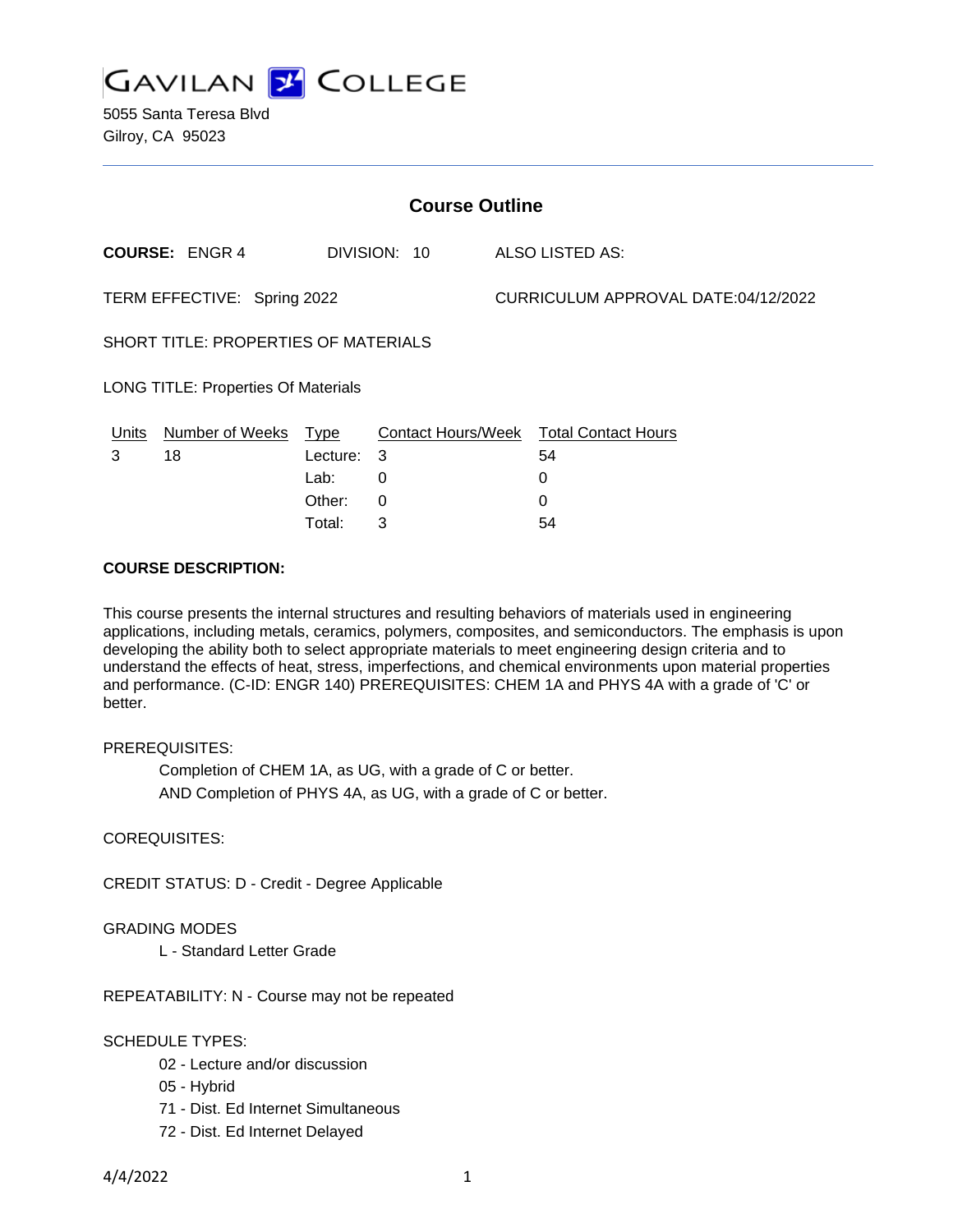## **STUDENT LEARNING OUTCOMES:**

By the end of this course, a student should:

1. Identify and explain the relationship between the internal structure of materials and their macroscopic properties.

2. Identify, compare and contrast methods (intentional or unintentional) of altering the structure of materials by mechanical, chemical, or thermal means in order to change material properties.

3. Identify, compare, contrast, and describe the relationships between structure and properties of crystalline solids.

4. Identify the various systems for classifying materials, and compare differences in properties among material classes that derive from differences in structure.

### **COURSE OBJECTIVES:**

By the end of this course, a student should:

1. Explain the relationship between the internal structure of materials and their macroscopic properties.

2. Explain methods (intentional or unintentional) of altering the structure of materials by mechanical, chemical, or thermal means in order to change material properties.

3. Illustrate the various systems for classifying materials, and compare differences in properties among material classes that derive from differences in structure.

4. Gather data from reference sources regarding the properties, processing, and performance characteristics of materials, and use it as a basis to recommend appropriate material(s) to meet engineering design criteria.

5. Work effectively in groups during the engineering design project which involve problem solving, report writing, and oral presentations.

### **CONTENT, STUDENT PERFORMANCE OBJECTIVES, OUT-OF-CLASS ASSIGNMENTS**

Curriculum Approval Date:04/12/2022

1 HOUR

- TOPIC 1. Introduction to Materials Engineering
- a. Classification of materials
- b. Materials selection and design
- c. Processing, structures, properties, performance

3 HOURS

- TOPIC 2. Atomic structure and bonding
- a. Subatomic structure and periodic properties
- b. Interatomic bonding: classes and characteristics
- c. General bond force-energy diagrams

3 HOURS

- TOPIC 3. Crystal structures and crystallography
- a. Crystal unit cell basics
- b. Metallic crystal structures
- c. Density analysis
- d. Crystallographic indices points, directions, planes
- e. X-ray diffraction analysis

3 HOURS

- TOPIC 4. Imperfections in crystals
- a. Polycrystalline, semi-crystalline, and amorphous solids
- b. Point, line, interfacial, and bulk defects
- c. Microscopic examination techniques/methods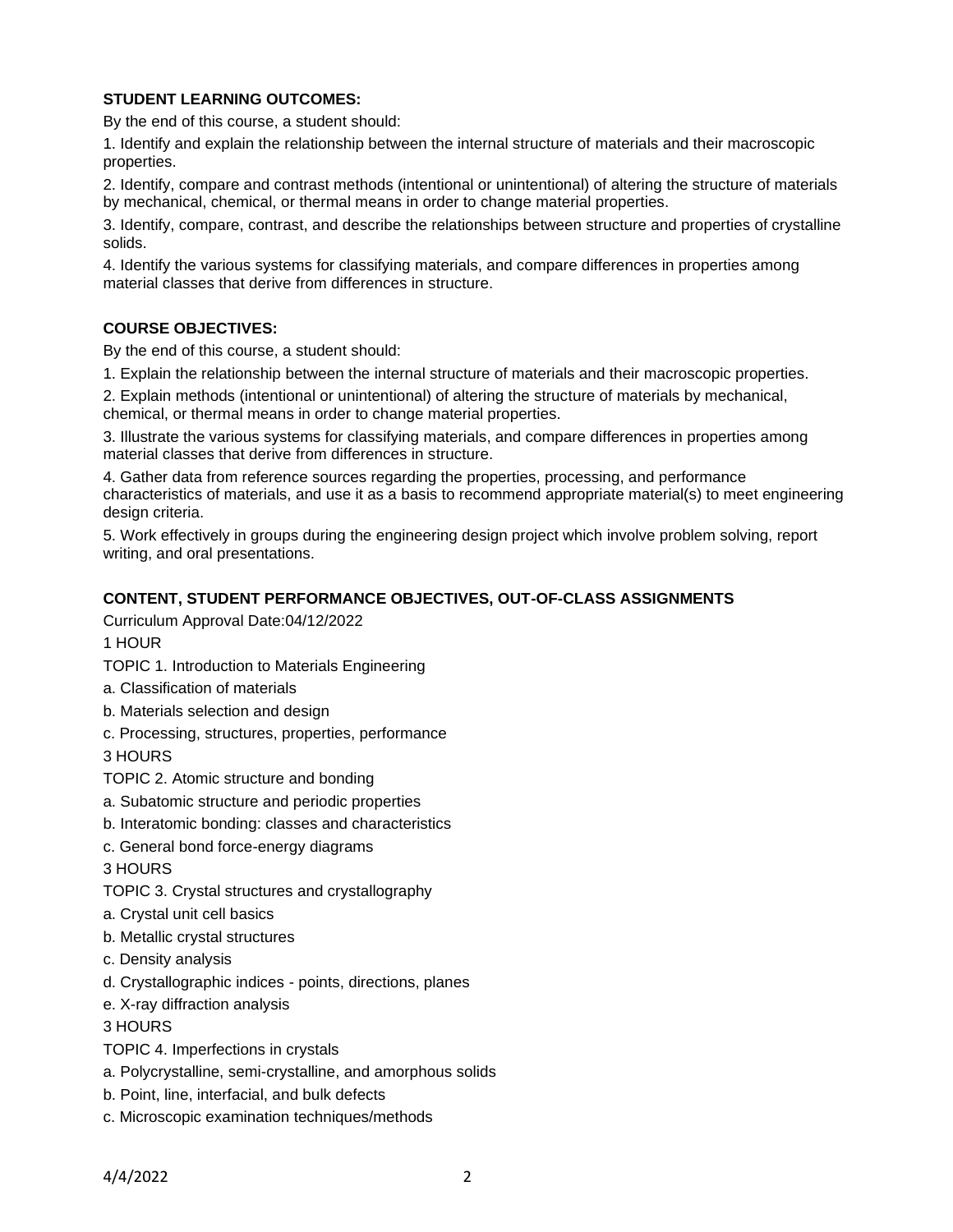### 3 HOURS

- TOPIC 5. Solid State Diffusion
- a. Diffusion mechanisms and driving force
- b. Temperature dependence
- c. Fick's first and second laws
- d. Steady-state diffusion
- e. Transient diffusion

## 6 HOURS

- TOPIC 6. Mechanical Properties and Testing
- a. Mechanical quantities stresses, strains, moduli
- b. Stress-strain analysis, tensile testing
- c. Hardness testing
- d. Variability of material properties
- e. Elastic and plastic deformation of metals

3 HOURS

TOPIC 7. Strengthening and toughening in metals

- a. Dislocations and slip
- b. Resolved shear stress and slip systems
- c. Grain size strengthening
- d. Solid-solution strengthening
- e. Strain hardening and cold work
- f. Recovery, recrystallization, and grain growth

3 HOURS

- TOPIC 8. Mechanical failure: fracture, fatigue, creep
- a. Fracture mechanics
- b. Impact testing and ductile-brittle transition
- c. Fatigue
- d. Stress relaxation and creep

3 HOURS

- TOPIC 9. Phase Diagrams
- a. Overview of binary phase diagrams
- b. Analysis of isomorphous systems
- c. Analysis of eutectic systems
- d. Analysis of eutectoid Fe-C system

3 HOURS

- TOPIC 10. Phase Transformations
- a. Phase transformation kinetics: nucleation and growth
- b. TTT and CCT diagrams
- c. Microstructure formation and properties in the Fe-C system

3 HOURS

TOPIC 11. Applications and Processing of Metals and Metal Alloys

- a. Ferrous alloys
- b. Heat treatment of steels
- c. Non-ferrous alloys
- d. Forming and Fabrication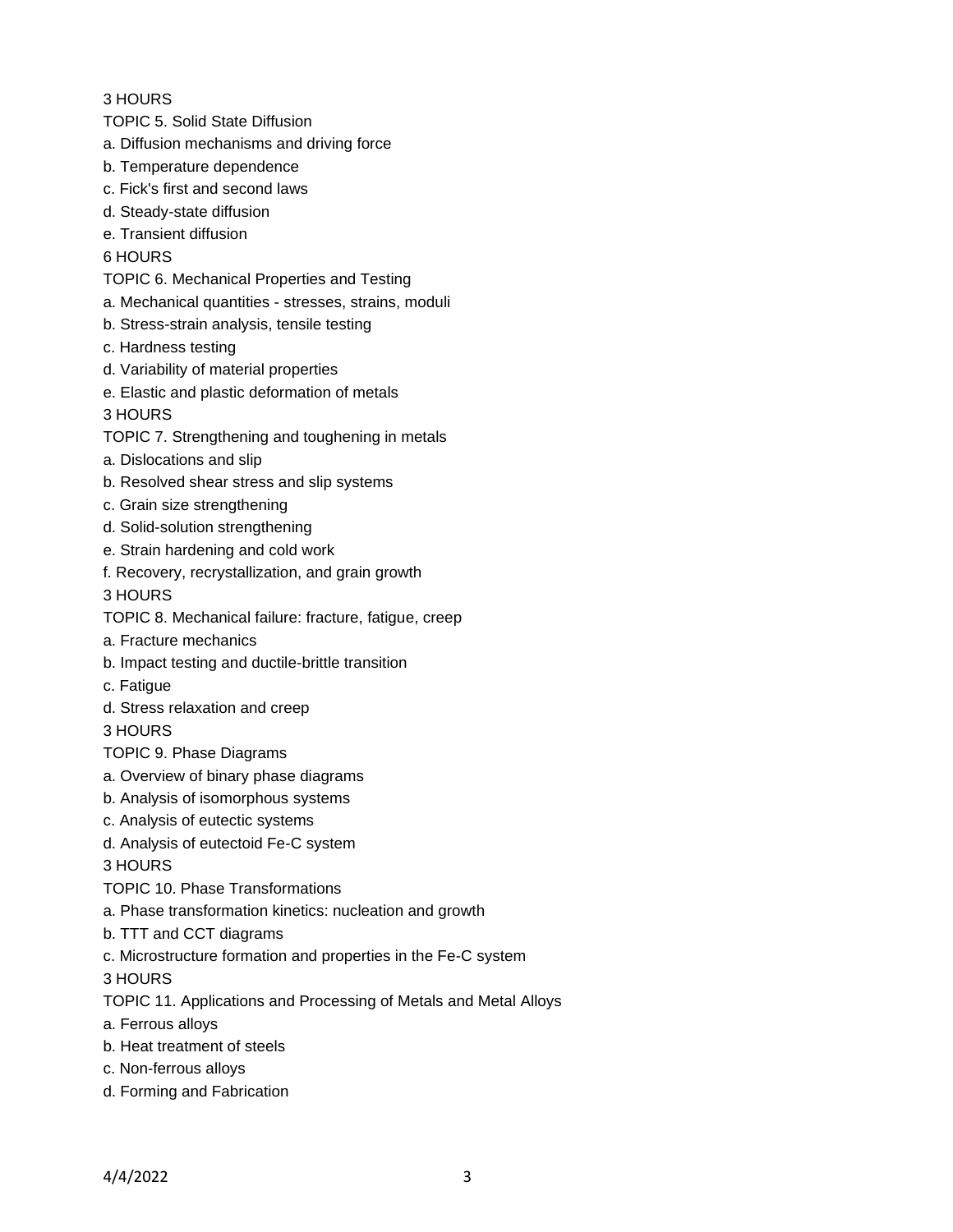# 3 HOURS

TOPIC 12. Thermal Properties of Materials

- a. Specific heat capacity
- b. Coefficient of thermal expansion
- c. Thermal conductivity
- d. Thermal stress and shock

3 HOURS

TOPIC 13. Structure and properties of ceramics

- a. Classification of ceramics
- b. Structure of crystalline ceramics
- c. Composition and structure of glass and glass-ceramics
- d. Thermal and mechanical behavior of ceramics
- e. Applications and processing of ceramics

3 HOURS

- TOPIC 14. Structure and properties of polymers
- a. Classifications of polymers
- b. Chemistry and molecular structure
- c. Polymer chain characteristics
- d. Thermal and mechanical behavior of polymers
- e. Applications and processing of polymers

3 HOURS

- TOPIC 15. Electrical Properties of Materials
- a. Conductivity and resistivity
- b. Classification conductors, semiconductors, insulators
- c. Energy band structures
- d. T and impurity effects for conductors
- e. T and impurity effects for semiconductors (doping)
- f. Semiconductor devices diodes and transistors
- g. Dielectric behavior and capacitance

3 HOURS

- TOPIC 16. Magnetic Properties of Materials
- a. Solenoid Physics
- b. flux density, magnetization, permeability, susceptibility
- c. diamagnetism and paramagnetism
- d. ferromagnetism
- e. curie temperature
- f. domains and hysteresis
- g. soft and hard magnetic materials

3 HOURS

- TOPIC 17. Chemical properties of metals and alloys
- a. Corrosion rates and forms of corrosion
- b. Environmental Effects
- 2 HOURS
- Final exam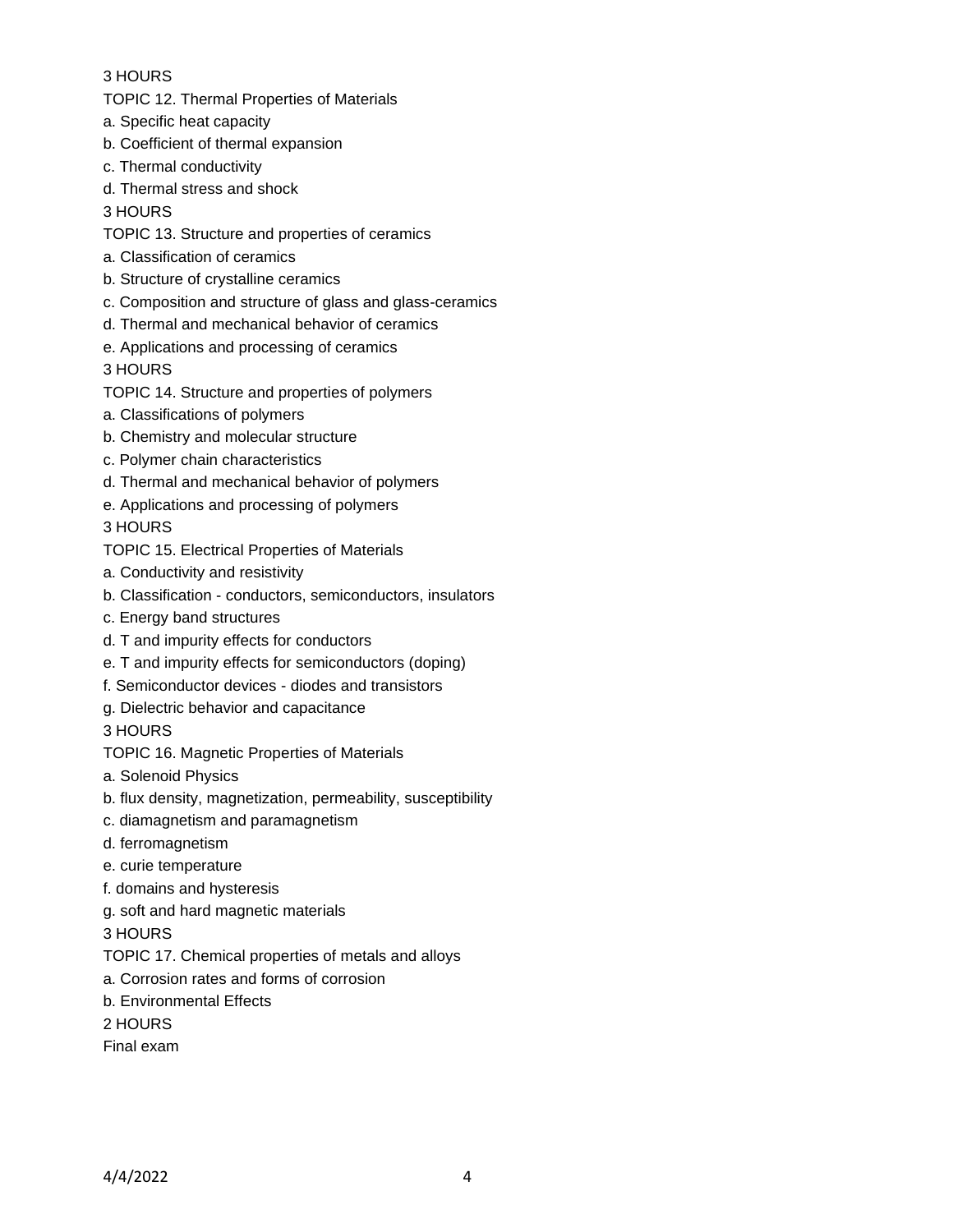### **METHODS OF INSTRUCTION:**

Instruction is by lecture, discussion, demonstrations and/or illustration. Homework will be assigned in order to assure mastery of the concepts covered in class. Students are also required to complete a final project.

#### **OUT OF CLASS ASSIGNMENTS:**

Required Outside Hours 54

Assignment Description

Regularly assigned homework that requires students to analyze and study pertinent text material, solved examples and lecture notes.

Required Outside Hours 54

Assignment Description

Regularly assigned homework that requires students to apply the principles and skills covered in class by solving related problems.

### **METHODS OF EVALUATION:**

Writing assignments Evaluation Percent 10

Evaluation Description

Course primarily involves skill demonstration or problem solving, but students will work on a final project where one of the deliverables is a written report.

Problem-solving assignments

Evaluation Percent 50

Evaluation Description

Homework Problems;

Objective examinations

Evaluation Percent 40

Evaluation Description

In class exams.

### **REPRESENTATIVE TEXTBOOKS:**

Materials Science and Engineering: An Introduction, William D. Callister, Wiley,, 2018. ISBN: 978-1-119-40549-8 Reading level of text, Grade: 12 Grade Verified by: Verified by: David Argudo using MS Word